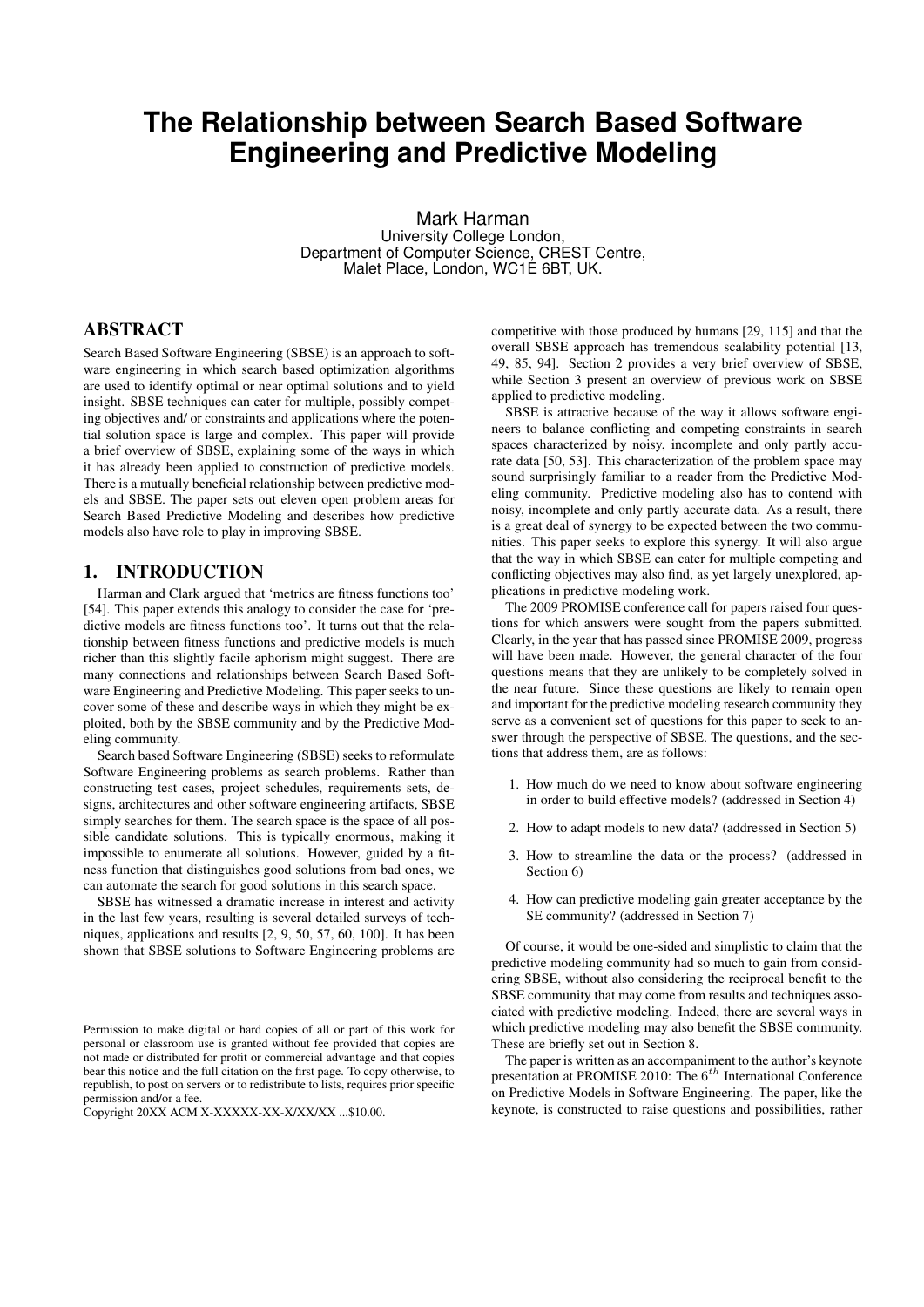than to answer them. The paper presents 11 broad areas of open problems in SBSE for predictive modeling, explaining how techniques emerging from the SBSE community may find potentially innovative applications in Predictive Modeling. These open problem areas (and the sections that describe them) are as follows:

- 1. Multi objective selection of variables for a predictive model (Section 4)
- 2. Sensitivity analysis for predictive models (Section 4)
- 3. Risk reduction as an optimization objective for predictive models (Section 4)
- 4. Exploiting Bayesian models of Evolutionary Optimization (Section 5)
- 5. Balancing functional and non–functional properties of predictive models (Section 6)
- 6. Exploiting the connection between fitness function smoothing and model interpolation (Section 6)
- 7. Validating predictive models through optimization (Section 7)
- 8. Human–in–the–loop predictive Modeling with Interactive Evolutionary Optimization (Section 7)
- 9. Identifying the building blocks of effective predictive models (Section 7)
- 10. Predictive models as fitness functions in SBSE (Section 8)
- 11. Predictive models of SBSE effort and landscape properties (Section 8)

## 2. SEARCH BASED SOFTWARE ENGINEER-ING

Software Engineering, like other engineering disciplines, is all about optimization. We seek to build systems that are better, faster, cheaper, more reliable, flexible, scalable, responsive, adaptive, maintainable, testable; the list of objectives for the software engineer is a long and diverse one, reflecting the breadth and diversity of applications to which software is put. The space of possible choices is enormous and the objectives many and varied.

In such situations, software engineers, like their peers in other engineering disciplines [117] have turned to optimization techniques in general and to search based optimization in particular. This approach to software engineering has become known as Search Based Software Engineering [50, 57]. Software Engineering is not merely yet another engineering discipline for which Search Based Optimization is *suitable*; its virtual nature makes software the *ideal* 'killer application' for search based optimization [53].

SBSE has proved to be very widely applicable in Software Engineering, with applications including testing [16, 18, 23, 56, 81, 90, 113], design, [26, 55, 93, 104, 110], requirements, [14, 39, 38, 66], project management [3, 10, 11] refactoring [61, 95] and, as covered in more detail in the next section, predictive modeling. To these Software Engineering problems a wide range of different optimisation and search techniques have been applied such as local search [73, 85, 92], simulated annealing, [21, 15, 92], Ant Colony Optimization [7, 91], Tabu search [31], and most widely of all (according to a recent review [60]), genetic algorithms and genetic programming [17, 46, 55, 113]. Exact and greedy algorithms, though not strictly 'search' based are also often applied to similar problems, for example to requirements [122] and testing [119]. As

such, these algorithms are also regarded by many researchers as falling within the remit of the SBSE agenda.

The reader who is unfamiliar with these algorithms, can find overviews and more detailed treatments in the literature on SBSE [60, 50, 100]. For the purpose of this paper, all that is required is to note that SBSE applies to problems in which there are numerous candidate solutions and where there is a fitness function that can guide the search process to locate reasonably good solutions. The algorithms in the literature merely automate the search (using the guide provided by the fitness function in different ways). For example, genetic algorithms, inspired by natural selection, evolve a population of candidate solutions according to the fitness function, while hill climbing algorithms simply take a random solution as a starting point and apply mutations to iteratively seek out near neighbours with improved fitness. As has been noted in the literature on SBSE, the reader can interpret the words 'fitness function' as being very closely related to 'metric' in the Software Engineering sense of the word [54].

It is important not to be confused by terminology: In Search Based Software Engineering, the term 'search' is used to refer to 'search' as in 'search-based optimization' not 'search' in the sense of a 'web search' or a 'library search'. It should also be understood that search seldom yields a globally optimal result. Typically a 'near optimal' solution is sought in a search space of candidate solutions, guided by a fitness function that distinguishes between better and worse solutions. This near optimal solution, merely needs to be 'good enough' to be useful. SBSE is very much an 'engineering approach' and so SBSE researchers often formulate problems in terms of finding solutions that are good enough, better than previously obtained or within acceptable tolerances.

A detailed survey of all work on SBSE up to December 31st 2008 can be found in the work of Harman et al. [60]. There are also more in-depth surveys on particular aspects of SBSE, for example testing [9, 86] design level SBSE [100] and SBSE for non–functional properties [2].

It is a useful conceptual device to imagine all possible solutions (including the very worst and best) as lying on a horizontal plain in which similar candidates are proximate. We can think of the fitness of each individual in the plain as being denoted by a vertical high in the vertical dimension. In this way we conceptualize a 'fitness landscape', in which any globally optimal solutions will correspond to the highest peaks and in which properties of the landscape may relate to the difficulty of finding solutions using a chosen search technique. If the problem is one of maximizing the value of fitness then we seek to find solutions that denote the tops of hills in the landscape. If the problem is to minimize the value of the fitness function, then we seek the deepest troughs. Figure 1 presents an example of two such fitness landscapes, in which the goal is to minimize the value of fitness. The visualization of fitness landscapes provides insights into the nature of the search problem. In Figure 1 the upper landscape is far more challenging than the lower landscape. The lower landscape is produced by transforming the upper landscape, thereby making the search more efficient and effective. Sections 6 and 8 consider the ways in which such transformations may be useful to Predictive Modeling, and how predictive modeling may help SBSE researchers to better understand their search landscapes.

Like other engineers, software engineers find themselves unable to achieve all possible objectives and therefore some balance between them is typically sought. This motivates a multi objective approach to optimization which is increasingly prevalent in SBSE work. Search based optimization is naturally suited to the balancing of competing and conflicting multiple objectives and so these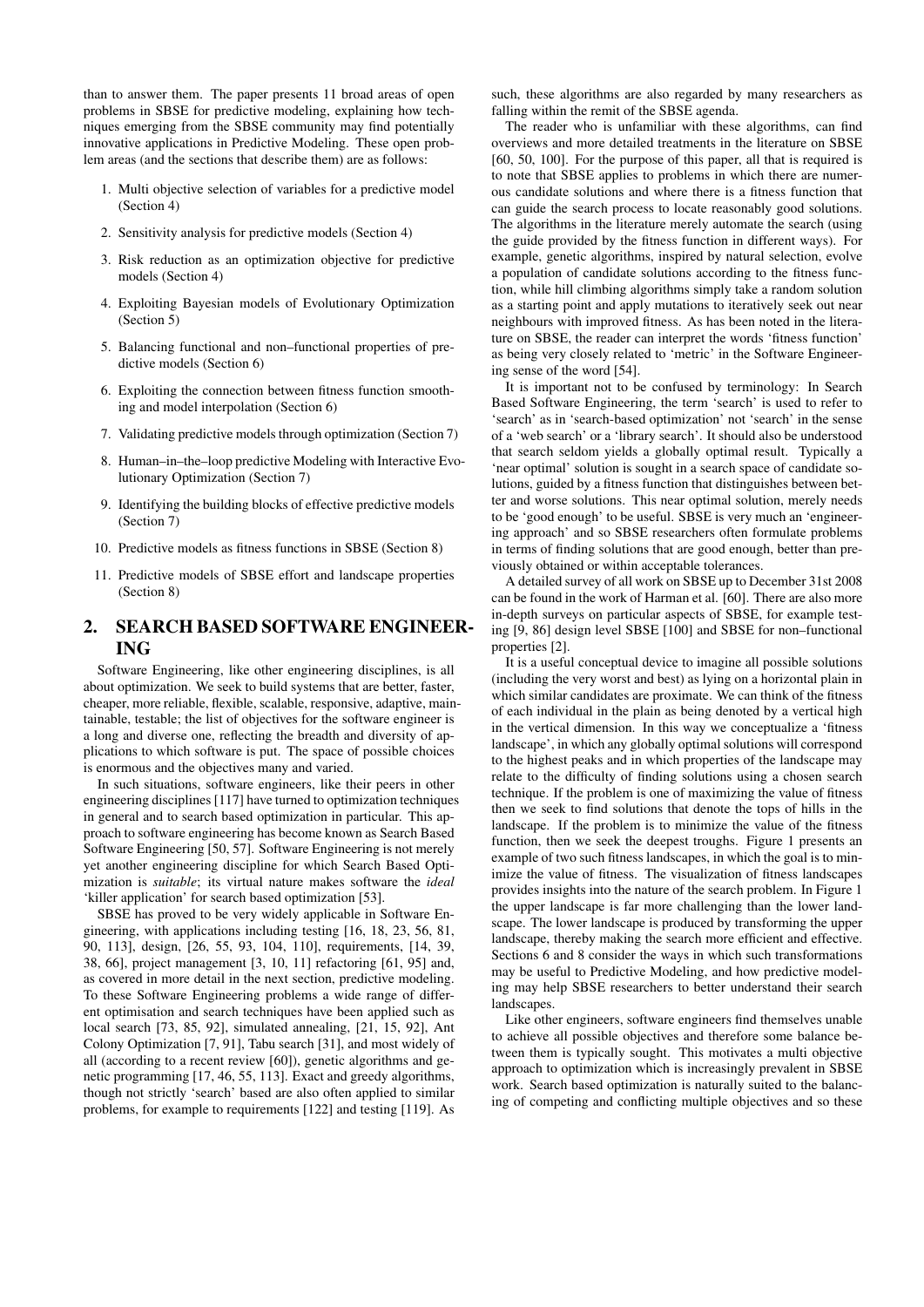

*Untransformed program*



*Transformed version*

Figure 1: Transforming the Fitness Landscape by Transforming the Fitness Function (example from previous work [88, 89]). In this example, we seek the global minimum in the search space. The untransformed landscape is exceptionally difficult: The global minimum is found when the value of  $a$  and  $b$  are both  $-1$ . However, in all other cases where the value of a and b are equal one of the local minima is reached. The fitness function is transformed in this case by transforming the program from which fitness is computed. As a result, the local minima disappear from the landscape and all points on the landscape guide the search towards the global minimum. A problem can be transformed so that search will be dramatically more likely to locate a global optima, without necessarily knowing the values denoted by this optimum. As such, this transformation is an effective approach to migrating a hard search problem into an easier search problem from which optimal solutions can be found. Such approaches may also find applications in smoothing and optimizing predictive models.



Figure 2: A cost–benefit Pareto front from Search Based Requirements Optimization [122]. Moving up the vertical axis denotes reduced cost; moving rightward on the horizontal axis denotes increased customer satisfaction. Each circle is one valid choice of requirements that minimizes cost and maximizes value. For the set of requirements denoted by each circle, the search can find no solution with a lower cost and greater value. We can use this to find a good trade off between cost and value. This approach can be adapted to Search based Predictive Modeling in order to balance competing and conflicting predictive modeling objectives. For example, it could be used to minimize risk while maximizing predictive quality. Multi objective predictive modeling possibilities are discussed in more detail in Sections 4 and 6.

multi objective approaches have been adopted across the spectrum in software quality [72], testing [78, 30, 36, 59, 120], requirements [41, 102, 123], design [22, 98], and management [8, 12]. Sections 4 and 6 claim that multi objective SBSE also has an important role to play in optimizing predictive models for several competing and conflicting objectives.

Figure 2 gives an example of a multi objective solution Pareto front from the domain of Requirements Optimization. The solution is a Pareto front of solutions each of which denotes a non– dominated solution. A solution is Pareto optimal if there is no other solution which better solves one of the two objectives without also giving a worse solution for the other objective. In this way, the Pareto front contains a set of choices, each of which balance in an optimal manner, the trade off between the functional and non– functional properties.

Like all metaheuristic search, one cannot be sure that one has the true globally optimal Pareto front and so we seek to produce as good an approximation as possible. Nevertheless, the Pareto front can yield insights into the tradeoffs present.

# 3. PREVIOUS WORK ON SBSE FOR PRE-DICTIVE MODELING

SBSE techniques have a natural application in Predictive Modeling. In order to apply an SBSE approach to prediction, we need to capture the objectives of the predictive modeling system as a set of fitness functions which the SBSE algorithm can optimize. One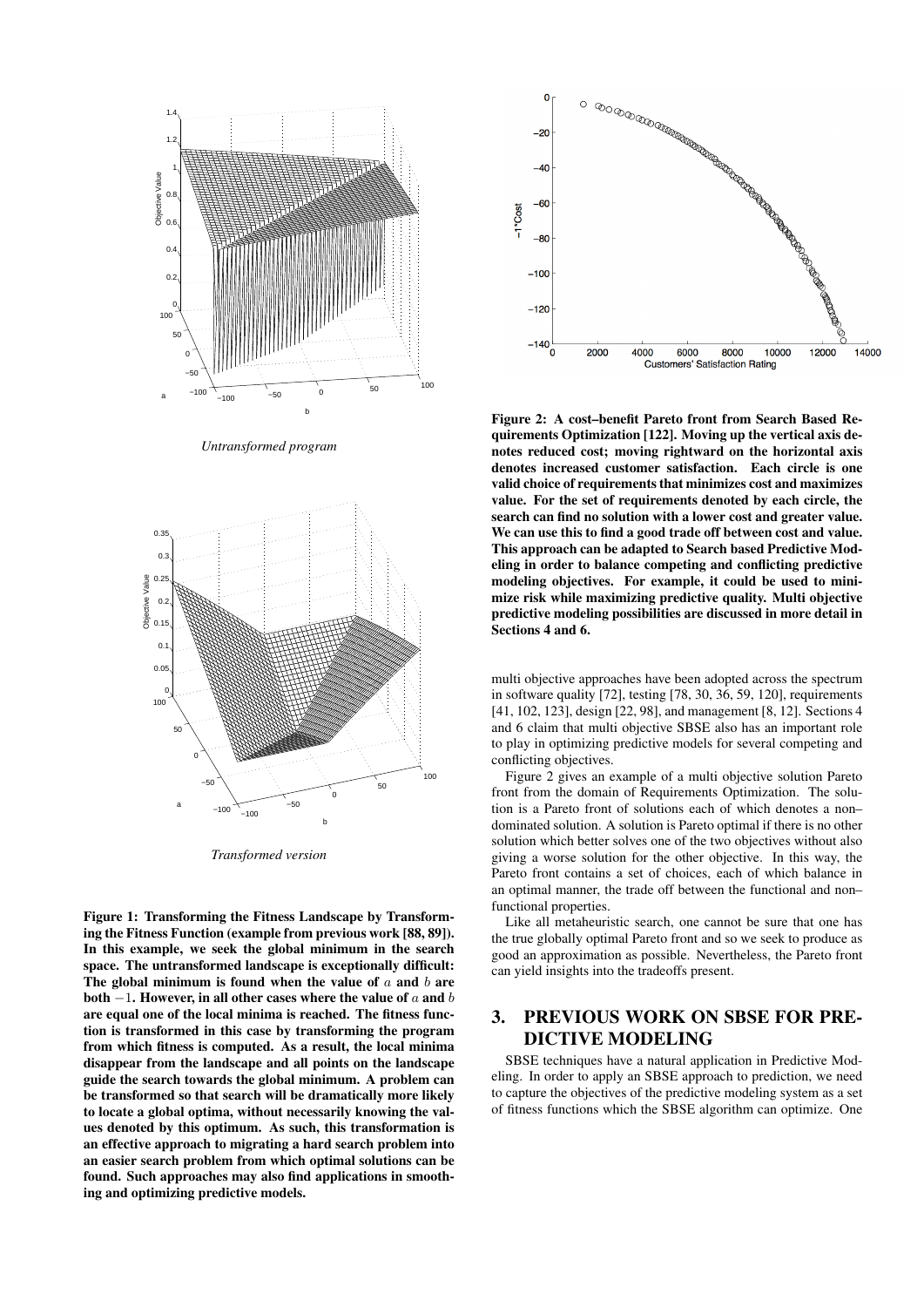natural way in which this can be done is to use the degree of fit of an equation to a set of data points as a fitness function.

The equation is sought from among a very large set of candidate equations, using a Genetic Programming (GP) approach. In this approach, the equation is not constrained to use only certain combinations of expressions and does not suffer from the limitations of a standard linear regression fit, in which a comparatively limited set of possibilities are usually available.

As with predictive modeling in general, software cost estimation is one of the areas in which this search based predictive modeling approach has been most widely studied. Software project cost estimation is known to be a very demanding task [106] with inherent uncertainties and a lack of reliable estimates. Software cost estimation is further hampered by poor quality, missing and incomplete data sets. All of these problems are very well addressed by SBSE. The SBSE approach is able to handle missing and incomplete data and can seek a best fit equation that may be piecewise; revealing very different trends (and requiring consequently different equations) for different parts of the problem space.

The first author to use a search based approach to project cost estimation was Dolado [32, 33, 34]. He used a GP approach to evolve functions that fitted the observed data for project effort (measured in function points).

In Dolado's work, the population consists of a set of equations. The operators that can be included in these GP-evolved equations are very inclusive. Dolado includes arithmetic operators and other potentially useful mathematical functions such as power, square roots and log functions. Dolado's fitness function is the *mean squared error*,

$$
mse = \frac{1}{n-2} \sum_{i=1}^{n} (y_i - \hat{y}_i)^2
$$

Several other authors have also used GP to fit equations that predict quality, cost and effort [19, 20, 24, 37, 69, 70, 71, 80, 82, 83, 84, 108]. Other authors have compared GP to more 'classical' techniques such as linear regression [105] and have combined search based approaches with approaches that use Artificial Neural Networks [109] and Bayesian classifiers [21].

SBSE has also been used to build predictive models for defect prediction [67], performance prediction [75] and for the classification [112] and selection [73] of the metrics to be used in prediction. However, SBSE has been much less applied to predicting locations and numbers of bugs [1], which is surprising considering how important this is within the predictive modeling community [96].

# 4. CAN SBSE TELL US HOW MUCH DO WE NEED TO KNOW IN ORDER TO BUILD EFFECTIVE MODELS?

Building an effective model that can produce reasonable predictions of a dependent variable set V requires at least two important ingredients:

- 1. There has to be a set of variables A, the values of which determine or at least influence the values of V .
- 2. There has to be sufficient information about values of A in order to support the inference of a reasonable approximation to the relationship that exists between  $A$  and  $V$ .

This may seem very obvious, but it is often overlooked or inadequately accounted for. Given a candidate set of 'influencing factors' (which, one hopes to be a superset of  $A$ ) it is not unreasonable to ask

"Which of the candidate variables' values can affect the values of the variables we seek to predict?"

This problem can be addressed in a variety of ways, one of which involves an SBSE approach. Kirsopp et al. [73] showed how a simple local search could be used to find those sets of project features that are good predictors of software project effort and cost. They demonstrated how their approach could assist the performance of Case Based Reasoning systems by identifying, from a set of 43 possible candidate project variables, those which are good predictors.

This approach is attractive because it is generic. For a candidate set,  $A'$ , of prediction variables to be included in the model, the search must allocate a fitness to  $A'$ . Kirsopp et al. simply 'jack knife' the set of data to treat each project as a possible candidate for prediction. They discard information about the chosen project and seek to predict the discarded values using  $A'$ . This gives a fitness based on prediction quality. The experiment can be repeated for each project in the set to give an overall estimate of the predictive quality of the set  $A'$ . The aggregate predictive quality denotes the fitness of the choice of variables  $A'$ . In general, the closer  $A'$  is to A the better should be its fitness.

In a set of 43 variables there are  $2^{43}$  possible subsets so the prediction variable space is too large to enumerate. However, using a simple local search Kirsopp et al. were able to identify good sets of prediction variables. They were also able to use the simplicity of their hill climbing search technique to good advantage in determining properties of the search space. They examined the fitness landscape to reveal that the search problem had large basins of attraction and clustered peaks, making hill climbing a reasonable search technique to apply.

Their approach was evaluated with respect to Case Based Reasoning but this was not an inherent aspect of their approach. It would be possible to use a similar approach to locate the set of 'useful prediction variables' for any predictive modeling approach. Furthermore, there are other factors that could be taken into account. Kirsopp et al. published their results in 2002. Since that time, there has been an increasing interest in multi objective optimization for software engineering (as mentioned in the introduction to this paper).

A multi objective approach to the problem of identifying a good prediction set could take into account other factors as well as prediction quality. There may be several factors that are important in a good model, and there may be tensions between these factors because the achievement of one may be won only at the expense of another (a very typical problem for multi objective optimization). Such additional objectives for predictive modeling that a multi objective search based approach might seek to optimize include:

1. Predictive Quality. Clearly we shall want our predictions to be reasonably accurate in order to be useful. Prediction quality may not be a single simple objective. There are many candidates for measuring prediction quality. Typically [24, 33] MMRE has been used. However, this assumes that we simply wish to minimize the likely error. This may not always be the case. Also, MMRE is only one of many possible metrics and there has been evidence to suggest that it may not always select the best model [43].

It has also been argued that information theoretic measures have an important role to play in SBSE as fitness functions [50]. Such measures can capture information content and information flow and make ideal fitness function candidates because the solutions to be optimized in SBSE are typically composed of information [53]. For measuring fitness of pre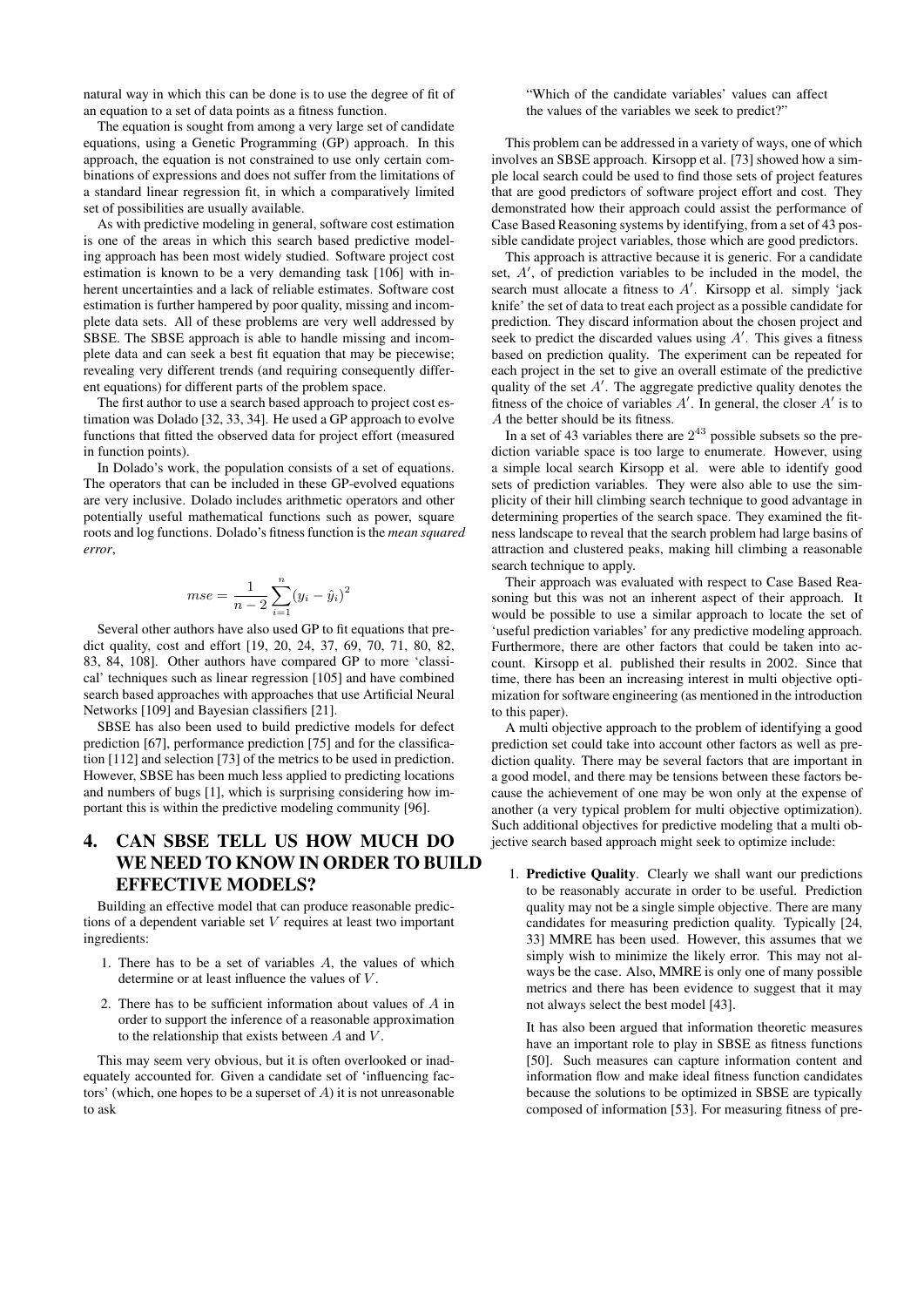dictive models we may look to techniques founded on information theory such as the Akaike Information Criterion [4] and Schwartz' Bayesian variant [103].

A prediction model that is often very accurate, but occasionally exceptionally inaccurate may not be desirable though it may have an apparently attractive MMRE. The decision maker may seek a prediction system that reduces the risk of an inaccurate prediction, even at the expense of overall predictive quality. There has been previous work on risk reduction for project planning using SBSE [12], but there has been no work on risk as an objective to be minimized in search based predictive modeling; the problem of incorporating risk into search based models therefore remains open.

- 2. Cost. There may be costs associated with applying a predictive model to obtain a prediction, introducing a cost–benefit aspect to the optimization problem: we seek the best prediction we can for a given cost. Cost–benefit analysis is useful where there is a cost of collecting data for an attribute of interest. For example, it may be difficult or demanding to obtain some data, but relatively easy to obtain other data. There may also be a monetary cost associated with obtaining information, for example when such data is obtained from a third party. In such situations we have a cost–benefit trade off for which a multi objective search is ideally suited. However, this has not previously been explored in the SBSE literature.
- 3. Privacy. Certain information may have degrees of privacy and/or access control that may limit the applicability of the model. It may be preferable to favour, wherever possible, less private data in constructing or applying a predictive model. Once again, a multi objective search based optimization could handle this situation in a very natural manner, provided the degree of privacy could be measured and, thereby, incorporated into a fitness function.
- 4. Readability Predictive models may be used to give insight to the developer, in which case the readability of the model may be important. Tim Menzies kindly pointed out that readability and concision may be possible objectives in response to an earlier draft of this paper, also suggesting how they might be measured [45].
- 5. Coverage and Weighting. We may have several dependent variables in  $V$ , for which a prediction is sought. It could be that we can find sets of predictors that predict one of the outcomes in  $V$  better than another. In such cases we may seek a solution that is a good generalist, balancing all of the dependent variables equally and seeking to predict all equally well. Alternatively, some predicted variables may be more important and we may therefore allocate a higher weight to these.

Both these situations can be covered in a multi objective search, using standard search based optimization techniques. For coverage of a set of predictors, with equal weighting or where we are unsure about the relative weights of each, we can adopt a Pareto optimal approach, which treats all objectives as equal. On the other hand, where we know the relative weighting to be applied to the elements of  $V$ , we can simply use a single objective approach in which the overall fitness is a weighted sum of the predictive quality of each element in  $V$ .

For complex, multiple objective problems such as these, where the constraints may be tight and the objectives may be conflicting

and competing, multi objective SBSE has proved to be exceptionally effective. It remains an open problem to apply multi objective SBSE to the problems of predictive modeling. In many cases, a Pareto optimal approach will be appropriate because the objectives will be competing and conflicting and there will be no way to define suitable weights to balance them. Using a Pareto optimal approach, we can obtain a Pareto front similar to that depicted in Figure 2 that balances, for example, privacy against predictive quality or cost against predictive quality. Such graphs are easier to visualize in two dimensions, but it is also possible to optimize for more than two objectives.

In addition to identifying which sources of data and which variables are important for predictive modeling, there is also a related problem of determining which of the predictor variables in A will have the greatest impact on the predictions that the model produces. For these highly 'sensitive' variables, we shall need to be extra careful. This is particularly important in Software Engineering predictive models, because it is widely known that estimates in Software Engineering are often very inaccurate [99, 107, 111].

If we can identify those sensitive elements of  $A$  that may have a disproportionately large impact on the solution space, then we can pay particular attention to ensuring that the estimates of these elements is as accurate as possible. This may save time and may increase uptake as a result. It may be cost effective to focus on the top 10% of input variables that require careful prediction rather than paying equal attention to all input variables. Similarly we can prioritize the input variables so that more effort is spent calibrating and checking the estimates of those for which the model is most sensitive.

There has been previous work on such sensitivity analysis for problems in Requirements Optimization [58]. Hitherto, this approach to search based sensitivity analysis remains unexplored for predictive modeling.

# 5. CAN SBSE HELP US TO ADAPT MOD-ELS TO NEW DATA?

Re-estimating the values of some 'sensitive' variables will present us with new data. The new data will override untrusted existing data because they are better estimated and therefore preferable. However, new data is not always a replacement for existing poor quality data. It may be that existing data is more trusted and new data is viewed with healthy scepticism until it has been demonstrated to provide reliable prediction. In this situation, a model needs to take account of the relative lack of trust in the new data. One obvious way in which this can be achieved is to incorporate a Bayesian model into the prediction system [40].

Over the past decade, researchers in the optimization community have considered models of Evolutionary Computation that involve statistical computations concerning the distribution of candidate solutions in a population of such solutions. This trend in research on Estimation of Distributions Algorithms' (EDAs) may have relevance to the predictive modeling community. In particular, two classes of EDAs are worth particular attention: the Bayesian Evolutionary Algorithms (BEA) and the Bayesian Optimization Algorithms (BOA). Both may have some value to the Predictive Modeling community.

In a BEA [121], the evolutionary algorithm seeks to find a model of higher posterior probability at each iteration of the evolutionary computation, starting with the prior probabilities. One of the outputs of a BEA is a Bayesian network. In this way, a BEA can be considered to be one way in which a search based approach can be used to construct a Bayesian Network.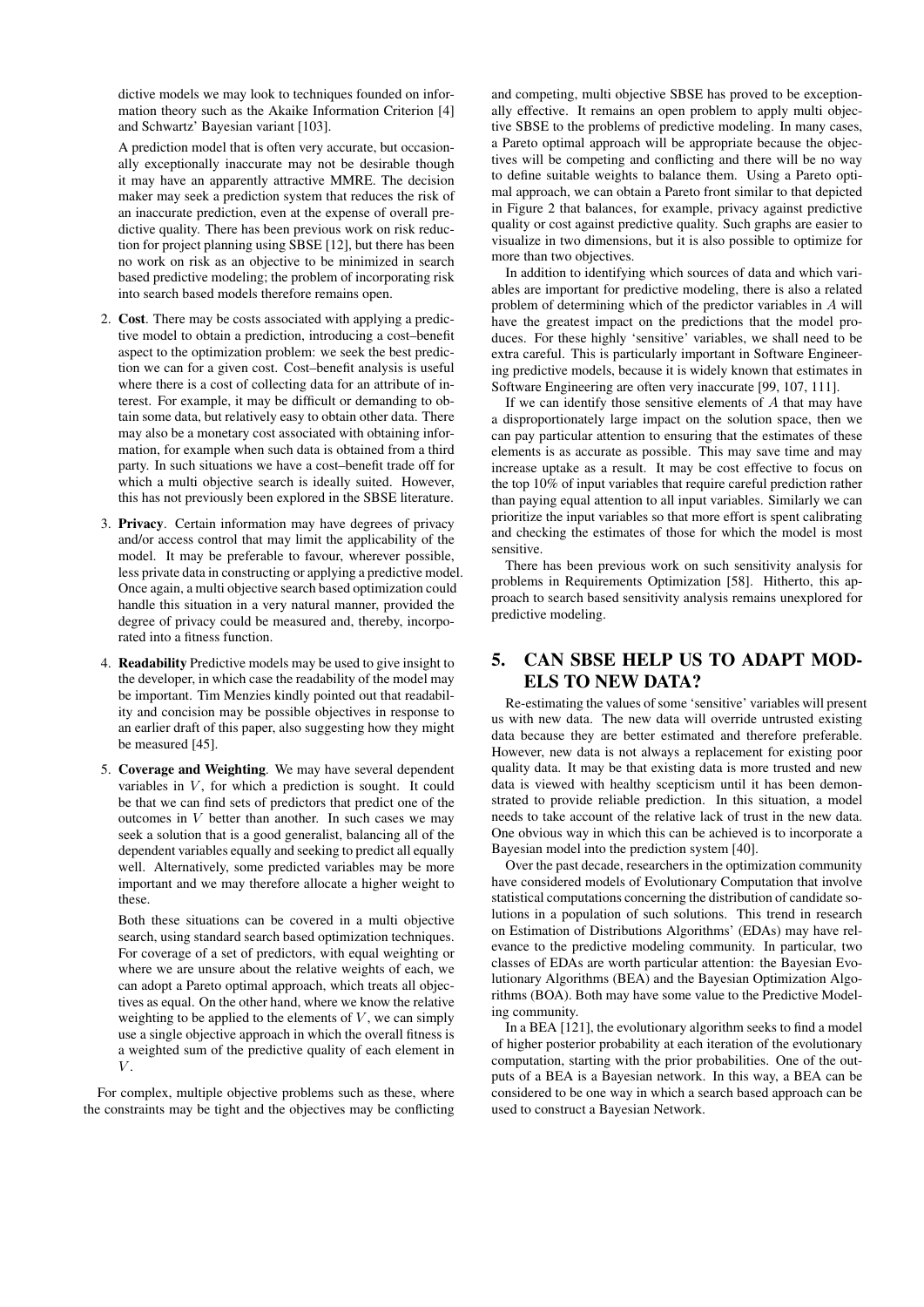A BOA [97] uses Bayesian modeling of the population in order to predict the distribution of promising solutions. Though not essential for the approach to work, the use of Bayesian modeling allows for the incorporation of prior knowledge into the search concerning good solutions and their building blocks. It is widely observed that the inclusion of such domain knowledge can improve the efficiency of the search. The BOA provides one direct mechanism through which this domain knowledge can be introduced.

#### 6. CAN SBSE HELP US TO STREAMLINE THE DATA OR THE PROCESS?

SBSE techniques may be able to streamline the predictive modeling process and also the data that is used as input to a model. This section explains how SBSE has been used to trade functional and non–functional properties and how this might yield insight into the trade offs between functional and non–functional properties for predictive models.

The section also briefly reviews the work on fitness function smoothing and discusses how this may also have a resonance in work on predictive modeling.

Section 4 briefly discussed the open problem of multi–objective predictive model construction using SBSE to search for models that balance many of the competing objectives that may go towards making up a good model. However, the objectives considered could all be characterized as being 'functional' objectives; they concern the predictive quality, cost and characteristics of the predictions made by the model. We may optimize for non–functional properties of the predictive model and may also seek a balance between functional and non–functional aspects of the model.

There has been a long history of work on the optimization of non–functional properties, such as temporal aspects of software testing [6, 114] and stress testing [5, 23, 44]. Afzal *et al.* [2] provide a survey of non–functional search based software testing. Recent work on SBSE for non–functional properties [68, 116], has also shown how functional and non–functional properties can be jointly optimized in solutions that seek to balance their competing needs.

White et al. [116] show how functional and non–functional properties can be traded for one another. They use GP to evolve a pseudo-random number generator with low power consumption. They do this by treating the functional property (randomness) and the non–functional property (power consumption) as two objectives to be solved using a Pareto optimal multi objective search. Using the Pareto front, White et al. were able to explore the operators that had most impact on the front, thereby gaining insight into the relationship between the operations used to define a pseudo random number generator and their impact on functional and non– functional properties.

In using SBSE as an aid to predictive modeling we re-formulate the question 'how should we construct a model' to 'what are the criteria to guide a search for the best model among the many candidates available'. This is a 'reformulation' of the software engineering problem of predictive modeling as a search problem in the style of Clark et al. [25]. With such a reformulation in mind, there is no reason not to include non-functional aspects of the model in the fitness function which guides the search.

In this way, we could search for a model that balances predictive quality against the execution time of the model. For some applications, the execution time of certain model aspects may be high. This could be a factor in determining whether a predictive model is practical. In such situations it would be advantageous to factor into the search the temporal aspects of the problem. Using such a multi objective approach, the decision maker could consider a Pareto front of trade offs between different models, each of which optimally balances the choice between predictive quality and time to produce the prediction.

As with the work of White et al. [116], the goal may not be necessarily to produce a solution, but to yield *insight* into the trade offs inherent in the modeling choices available. Producing a sufficiently accurate and fast predictive model may be one possible aim, but we should not overlook the value of simply understanding the balance of trade offs and the effect of modeling choices on solution characteristics. SBSE provides a very flexible and generic way to explore these trade offs.

It is not uncommon for approaches to search based optimization to estimate or approximate fitness, rather than computing it directly. Optimizers can also interpolate between fitness values when constructing a new candidate solution from two parents. This is not merely a convenience, where only approximate fitness is possible. Rather, it has been shown that smoothing the search landscape can improve the performance of the search [101]. Some of the techniques used for fitness approximation and interpolation either implicitly or explicitly accept that the fitness computed may not be entirely reliable. There would appear to be a strong connection between such realistic acceptance of likely reliability and the problem of constructing a predictive model. Perhaps some of the techniques used to smooth fitness landscapes can be adapted for use in predictive modeling.

## 7. CAN SBSE HELP PREDICTIVE MODEL-ING GAIN GREATER ACCEPTANCE BY THE SE COMMUNITY?

As described in Section 6, SBSE may not be used merely to help find good quality predictive models from among the enormous space of candidates. It may also be used as a tool for gaining insight into the trade offs inherent in the choices between different model characteristics, both functional and non–functional.

We might consider a predictive model to be a program. It takes inputs in the form of data and produces output in the form of predictions. The inputs can be noisy, imprecise and only partly defined and this raises many problems for modeling as we have discussed earlier. The outputs are not measured according to correctness, but accuracy, forcing a more nuanced statistical view of correctness. Both these input and output characteristics make predictive models unlike traditional programs, but this should not obscure our recognition that predictive models are a form of program.

This observation underpins the application of Genetic Programming (GP) (as briefly reviewed in Section 3). We know from the literature on GP [79, 74] that GP is good at providing small programs that are nearly correct. Scaling GP to larger programs has proved to be a challenge, though there has been recent progress in this area [65, 78]. However, such GP scalability issues are not a problem for predictive modeling, because the programs required, although subtle, are not exceptionally long. Furthermore, traditional programming techniques cope inadequately with ill-defined, partial and messy input data, whereas, this is precisely the area where the GP approach excels.

In many ways, the GP community and the predictive modeling communities have a similar challenges to overcome with regard to acceptance within the wider Software Engineering community. The *perceived* 'credibility gap', in part, may stem from the very nature of the problems both communities seek to tackle. Messy and noisy inputs are deprecated in Software Engineering and much effort has gone into eliminating them. Both the GP and the predictive model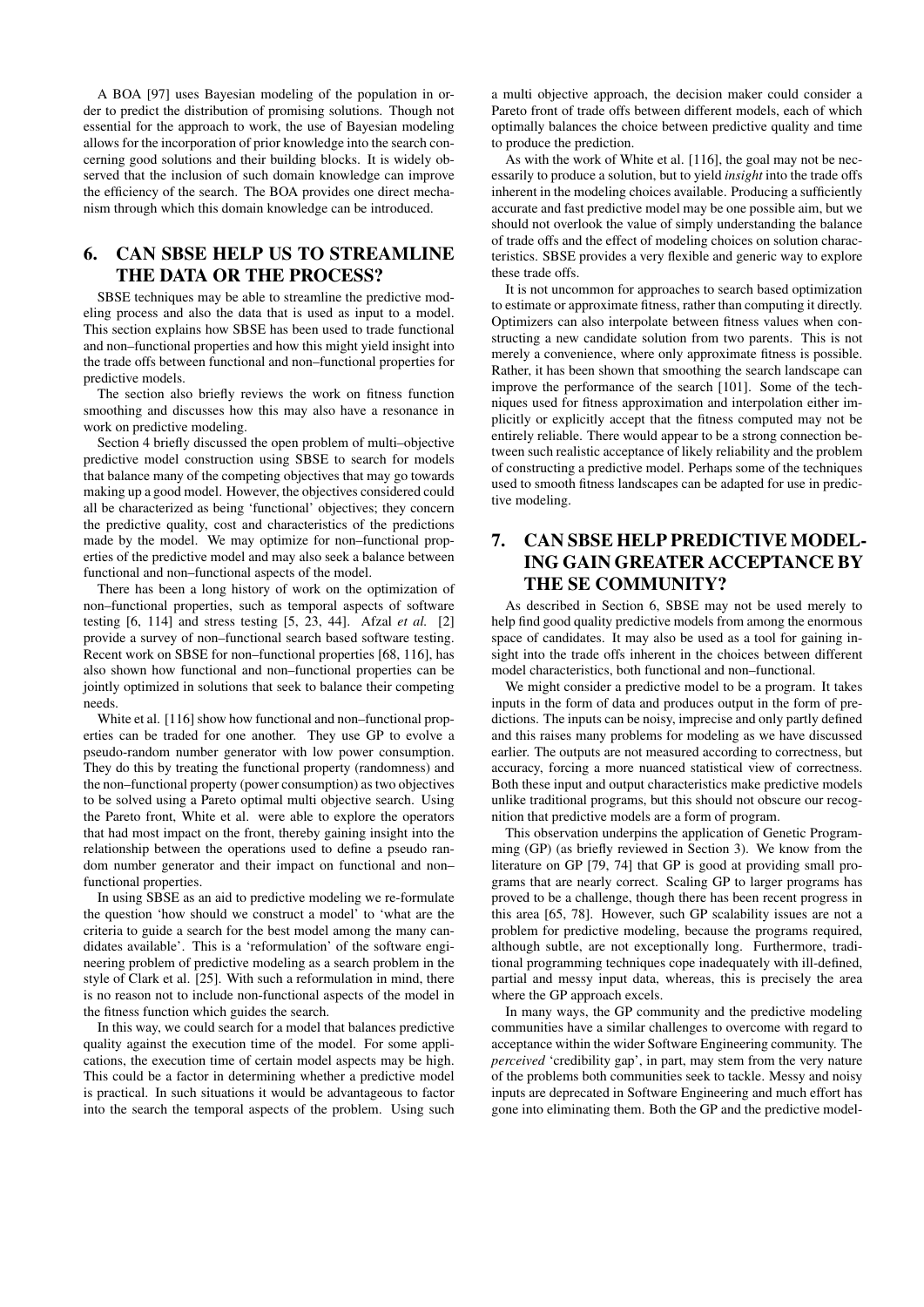ing communities are forced to embrace this 'real world messiness' and do not have the luxury of simply rejecting such inputs as 'invalid'. Similarly, outputs for which no 'correctness guarantee' can be provided sit uneasily on the shoulders of a science that grew out of mathematics and logic and whose founders eschewed any such notions [27, 42, 62].

SBSE researchers face a similar challenge to that faced by researchers and practitioners working with predictive models. SBSE is all about engineering optimization. Its motivation and approach are inherently moulded by an engineering mindset, rather than a more traditional mindset derived from mathematical logic. As such, SBSE is concerned with im*proving* not with *proving*. Perhaps the same can be said of Predictive Modeling.

Fortunately there is a growing acceptance that Software Engineers are ready to widen their understanding of correctness (and its relationship to *usefulness*). Increasingly, software engineering is maturing to the point where it is able to start to consider complex messy real world problems, in which the software exhibits engineering characteristics as well as mathematical and logical characteristics [63]. The growing interest in SBSE may be one modest example of this increasing trend [60], though it can also be seen in the wide acceptance of other useful (though not guaranteed correct) techniques, such as dynamic determination of likely invariants [35].

There are several ways in which SBSE researchers have found it possible to increase acceptability of search based solutions and these may extend to predictive modeling, because of the close similarities outlined above. Four possible approaches to gaining greater acceptance using SBSE are outlined below:

1. Justification. It may be thought that SBSE is a form of 'Artificial Intelligence for Software Engineering'. However, this observation can be misleading. While it is true that some search techniques have been used for AI problems, the application of search based optimization for Software Engineering is all about optimization and little about artificial intelligence. One problem with an 'AI for SE' view point is that some AI techniques lack an adequate explanation for the results they produce. This is a common criticism of Artificial Neural Net approaches to predictive modeling [64].

SBSE is not about artificial intelligence; the only 'intelligence' in the search process is supplied, *a priori*, by the human in the form of the fitness function and problem representation and in the construction of the search algorithm. Also, by contrast with ANNs and other so-called 'black box' AI techniques, the SBSE approach is far from being 'black box'. Indeed, one of the great advantages of the SBSE approach is precisely that it is *not* a 'black box' approach. Algorithms such as hill climbing and evolutionary algorithms make available a *detailed* explanation of the results they produce in the trace of candidates considered. For example, in hill climbing, each solution found is better than the last, according to the fitness function. This means that there is a sequence of reasoning leading from one individual to the next, which explains how the algorithm considered and discarded each candidate solution on the way to its final results.

2. Human–in–the–loop Search based optimization is typically automated. It is often the ability to automate the search process that makes SBSE attractive [50, 53]. However, the search process does not have to be *fully* automated. It is possible to employ the human to guide fitness computation while the algorithm progresses. For example, interactive evolution computes fitness, but allows the human to make a contribution to

the fitness computation, thereby incorporating human knowledge and judgement into the evolutionary search process.

Interactive evolution provides a very effective way to allow the human a say in the construction of solutions. It may be essential to do this, perhaps because fitness cannot be wholly captured algorithmically or because there is a necessary element of aesthetics or subjective judgement involved. In previous work on SBSE the possibility of interactive evolution has been proposed for applications to program comprehension [51] and design [110]. It could also be used to increase acceptance of solutions; if an engineer has helped to define fitness, might such an engineer not be more likely to accept its optimized results?

3. Optimization as Evaluation Using SBSE, any metric can be treated as a fitness function [54]. Therefore, if we have a candidate prediction system, we can use it as a fitness function and optimize solutions according to its determination of high values from low. Essentially, we are using the prediction system 'in reverse'; we seek to find those sets of decision variables in A that lead to high values of one of the predicted variables in  $V$ . This could have interesting and useful applications in the validation of predictive models.

Many SBSE techniques can be configured to produce a sequence of candidate solutions with monotonically increasing fitness. This is one of the advantages of the way a search can auto-justify its findings. Using such a 'monotonically increasing fitness chain' one can explore the degree to which the prediction system provides good predictions. If it does, then the candidate solutions in such a chain, should increasingly exhibit properties that ought to lead to a greater value of the predicted variable. In this way, SBSE can provide an alternative perspective on prediction system validation.

4. Insight Search based approaches can be used to find the socalled 'building blocks' of good solutions, rather than simply to find the solutions themselves. The building blocks of an optimal or near optimal solution are those sub parts of the solution that are shared by all good solutions. The identification of good building blocks can provide great insight into the solution space. For example, in predictive modeling, finding building blocks of good solutions may shed light on the relationship between clusters of related parameters that affect the predictive quality of a solution. This could potentially be far more revealing than principal component analysis, which it subsumes to some extent, because it reveals relationships between components of solutions, not merely the components themselves.

Building blocks are an inherent feature of the workings of evolutionary approaches to optimization [28, 118]. However, they can be extracted from any search based approach, including local searchers [85]. Identifying the building blocks of a solution using search can be an end in itself, rather than a means to an end. It is not necessary to trust the algorithm to produce a solution, merely that it is able to identify building blocks likely to be worthy of consideration by the human; a far less stringent requirement. The ultimate solution proposed may be constructed by a human engineer and so the problem of acceptance simply evaporates. However, the engineer can have been informed and guided on the selection of parameters and construction of the model using a search based process that flags up potentially valuable building blocks.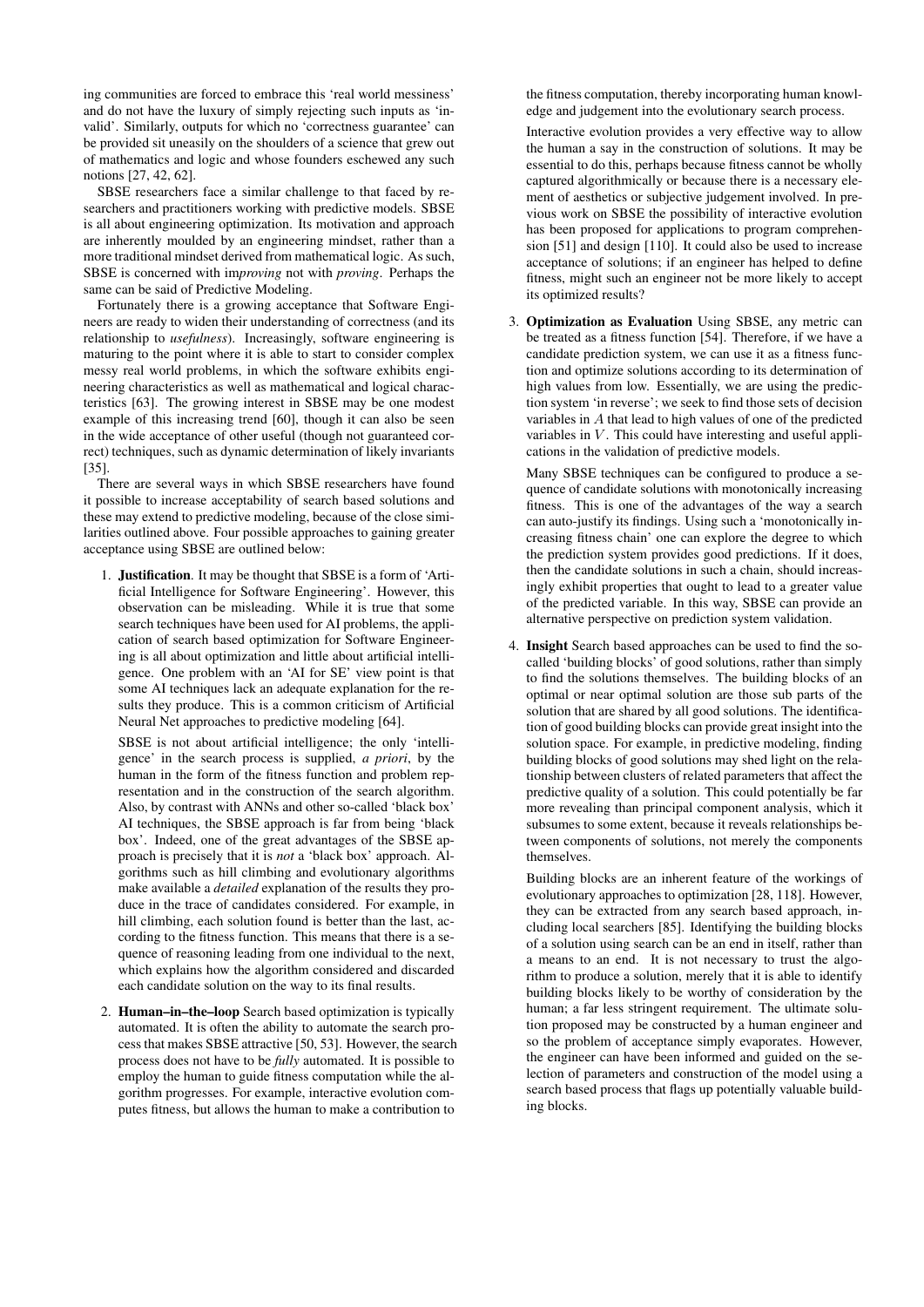# 8. HOW CAN PREDICTIVE MODELING HELP SBSE RESEARCHERS?

Section 7 explored the connections between predictive modeling and the SBSE community and, in particular, the strong connections between GP-based approaches to SBSE and predictive modeling. These connections suggest that work on predictive modeling may be as helpful to SBSE as SBSE is to predictive modeling. This section briefly explores the ways in which the results and techniques from the predictive modeling community may be useful to the SBSE research community<sup>1</sup>. The section briefly considers three areas of SBSE for which predictive models could be helpful and where there has been only a little initial work. This work demonstrates the need for predictive models but there remain many interesting open problems and challenges.

1. Predictive Models as Fitness Functions The two key ingredients for SBSE are the representation of candidate solutions and the fitness function [50]. The fitness function guides the search and so it is important that it correctly distinguishes good solutions from bad. We might say that we want the fitness function to be a good *predictor* of the attribute we seek to optimize. Naturally, the success of the whole SBSE enterprise rests upon finding fitness functions that are good predictors. In this way, there is a direct contribution to be made by the predictive modeling community.

Defining suitable fitness functions is far from straightforward in many SBSE applications. For example, in Search Based Software Testing, there has been work on exploring the degree to which the fitness typically used is a good predictor [76].

SBSE researchers also have to construct fitness functions that fit existing data (for simulations). The predictive modeling community has significant experience and expertise concerning missing and incomplete data that clearly should have a bearing on fitness function construction. Once we have a good prediction system, based on available data, we may think of this as a metric and, thereby, also think of it as a fitness function [54]. We may therefore claim, as we set out to do in the introduction that "Prediction Systems and Fitness Functions too".

2. Predicting Global Optima Proximity The SBSE approach reformulates a Software Engineering problem as a search problem. This implicitly creates a fitness landscape, like those depicted in Figure 1. Predictive Modeling may help to analyze and understand this landscape.

For example, if the landscape consists of one smooth hill, then a simple hill climbing approach will find the global optimum. Gross et al. [47, 48] have explored the possibility of predicting the proximity of a result to a global optima for Search Based Software Testing. This is a very important topic, not just in SBSE research, but also in optimization in general. One of the advantages of greedy approaches for

single objective test case selection and minimization [120] is the fact that greedy algorithms are known to be within a log of the global optimum.

3. Effort prediction Some searches using SBSE can consume considerable computation resources. While greedy algorithms and hill climbing tend to be fast and efficient (at the expense of often locating sub optimal solutions), more sophisticated search techniques such as evolutionary algorithms can be computationally intensive. This is important, since most of the existing work on SBSE has focused on the use of population based evolutionary algorithms, such as genetic algorithms and genetic programming [60].

There is clearly scope for predictive modeling here. Predicting effort is one of the most widely studied aspects of predictive modeling, particularly with relation to software project cost and effort estimation [106]. Lammermann and Wegener have explored the possibility of predicting effort in Search Based Software Testing [77]. However, there is much more work that can be done on predictive models to inform SBSE.

If effort can be predicted, then perhaps it can be controlled and thereby managed or even reduced. For example, there is work on transformation for search based testing, that seeks to reduce computation search effort by transforming programs for increased 'testability' [52, 56, 87]. This work is currently guided by known problems for testability. A more sophisticated approach might take account of predictions from models of testability. As was explained in Figure 1, different landscapes have very different properties, with some being more amenable to search based optimization. Therefore, the ability to predict features of the fitness landscape would be extremely attractive.

## 9. CONCLUSIONS

This paper has explored some of the ways in which SBSE research may assist predictive modeling, outlining some open problems and challenges for the SBSE community. The paper also briefly reviews existing work on SBSE techniques for predictive modeling and how they may be further extended.

There is a close relationship between the challenges faced by both the SBSE and the Predictive Modeling communities. It seems likely that any research flow of ideas will be bi-directional. There are many ways in which the results and techniques emerging from the predictive modeling community may also be of benefit to researchers in SBSE. The connections between SBSE research work and predictive modeling outlined in this paper suggest that there may be significant value in a joint workshop to further explore these connections, relationships and to cross pollinate ideas between the two research communities.

# 10. ACKNOWLEDGEMENTS

The ideas presented here have been shaped by discussions with Giulio Antoniol, Edmund Burke, John Clark, Max Di Penta, Jose Javier Dolado, Norman Fenton, Robert Hierons, Mike Holcombe, Yue Jia, Brian Jones, Bill Langdon, Spiros Mancoridis, Phil McMinn, Tim Menzies, Marc Roper, Conor Ryan, Martin Shepperd, Paolo Tonella, Darrell Whitley, Xin Yao, Shin Yoo and Yuanyuan Zhang. I apologize to those I may have neglected to mention. My work is part funded by the generous support for grants from the EPSRC, the EU and Motorola.

<sup>&</sup>lt;sup>1</sup>The author is from the SBSE community and is not an expert in predictive modeling. As a result, this section is shorter than the remainder of the paper. However, this should not be interpreted as being anything other than a reflection of lack of expertise. An author with greater expertise in predictive modeling would surely produce a more detailed, authoritative and, no doubt, better account of the ways in which predictive modeling can be useful to SBSE researchers. Indeed, it is to be hoped that such a paper (or papers) may emerge from the predictive modeling community; it would be very welcome in the SBSE community.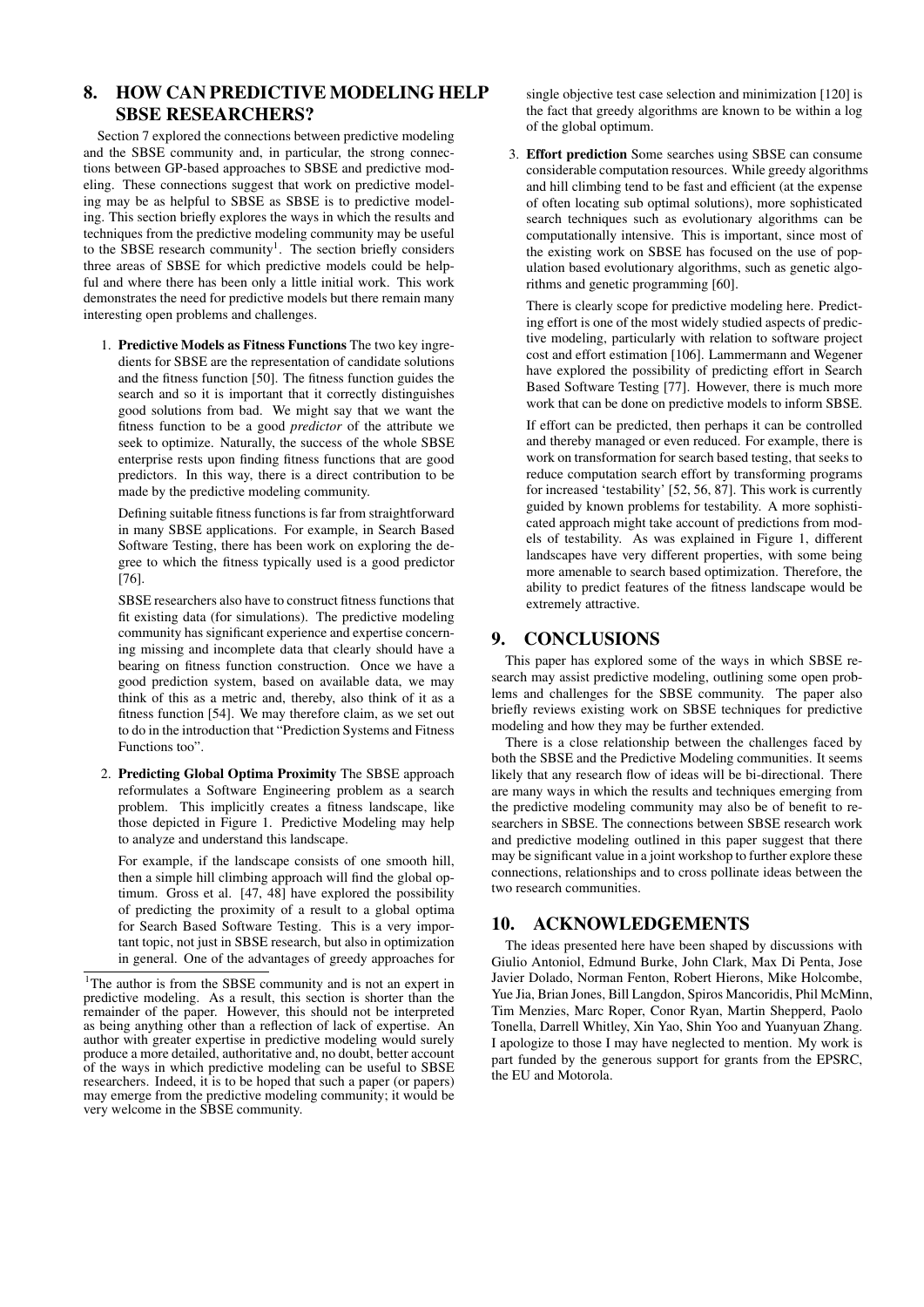#### 11. REFERENCES

- [1] W. Afzal, R. Torkar, and R. Feldt. Search-based prediction of fault count data. In *Proceedings of the 1st International Symposium on Search Based Software Engineering (SSBSE '09)*, pages 35–38, Cumberland Lodge, Windsor, UK, 13-15 May 2009. IEEE Computer Society.
- [2] W. Afzal, R. Torkar, and R. Feldt. A systematic review of search-based testing for non-functional system properties. *Information and Software Technology*, 51(6):957–976, 2009.
- [3] J. S. Aguilar-Ruiz, I. Ramos, J. C. Riquelme, and M. Toro. An Evolutionary Approach to Estimating Software Development Projects. *Information and Software Technology*, 43(14):875–882, December 2001.
- [4] H. Akaike. A new look at the statistical model identification. *IEEE Transactions on Automatic Control*, 19(6):716–723, 1974.
- [5] J. T. Alander, T. Mantere, and P. Turunen. Genetic Algorithm based Software Testing. In *Proceedings of the 3rd International Conference on Artificial Neural Networks and Genetic Algorithms (ICANNGA '97)*, pages 325–328, Norwich, UK, April 1997. Springer-Verlag.
- [6] J. T. Alander, T. Mantere, P. Turunen, and J. Virolainen. GA in Program Testing. In *Proceedings of the 2nd Nordic Workshop on Genetic Algorithms and their Applications (2NWGA)*, pages 205–210, Vaasa, Finland, 19-23 August 1996.
- [7] E. Alba and F. Chicano. Finding Safety Errors with ACO. In *Proceedings of the 9th annual Conference on Genetic and Evolutionary Computation (GECCO '07)*, pages 1066–1073, London, England, 7-11 July 2007. ACM.
- [8] E. Alba and F. Chicano. Software Project Management with GAs. *Information Sciences*, 177(11):2380–2401, June 2007.
- [9] S. Ali, L. C. Briand, H. Hemmati, and R. K. Panesar-Walawege. A systematic review of the application and empirical investigation of search-based test-case generation. *IEEE Transactions on Software Engineering*, 2010. To appear.
- [10] G. Antoniol, M. Di Penta, and M. Harman. Search-based Techniques for Optimizing Software Project Resource Allocation. In *Proceedings of the 2004 Conference on Genetic and Evolutionary Computation (GECCO '04)*, volume 3103/2004 of *Lecture Notes in Computer Science*, pages 1425–1426, Seattle, Washington, USA, 26-30 June 2004. Springer Berlin / Heidelberg.
- [11] G. Antoniol, M. Di Penta, and M. Harman. Search-based Techniques Applied to Optimization of Project Planning for a Massive Maintenance Project. In *Proceedings of the 21st IEEE International Conference on Software Maintenance (ICSM '05)*, pages 240–249, Los Alamitos, California, USA, 25-30 September 2005. IEEE Computer Society.
- [12] G. Antoniol, S. Gueorguiev, and M. Harman. Software project planning for robustness and completion time in the presence of uncertainty using multi objective search based software engineering. In *ACM Genetic and Evolutionary Computation COnference (GECCO 2009)*, pages 1673–1680, Montreal, Canada, 8th – 12th July 2009.
- [13] F. Asadi, G. Antoniol, and Y. Guéhéneuc. Concept locations with genetic algorithms: A comparison of four distributed architectures. In *Proceedings of*  $2^{nd}$  *International Symposium on Search based Software Engineering (SSBSE*

*2010)*, page To Appear, Benevento, Italy, 2010. IEEE Computer Society Press.

- [14] A. J. Bagnall, V. J. Rayward-Smith, and I. M. Whittley. The Next Release Problem. *Information and Software Technology*, 43(14):883–890, December 2001.
- [15] P. Baker, M. Harman, K. Steinhöfel, and A. Skaliotis. Search Based Approaches to Component Selection and Prioritization for the Next Release Problem. In *Proceedings of the 22nd IEEE International Conference on Software Maintenance (ICSM '06)*, pages 176–185, Philadelphia, Pennsylvania, 24-27 September 2006. IEEE Computer Society.
- [16] A. Baresel, D. Binkley, M. Harman, and B. Korel. Evolutionary Testing in the Presence of Loop-Assigned Flags: A Testability Transformation Approach. In *Proceedings of the 2004 ACM SIGSOFT International Symposium on Software Testing and Analysis (ISSTA '04)*, pages 108–118, Boston, Massachusetts, USA, 11-14 July 2004. ACM.
- [17] A. Baresel, H. Sthamer, and M. Schmidt. Fitness Function Design to Improve Evolutionary Structural Testing. In *Proceedings of the 2002 Conference on Genetic and Evolutionary Computation (GECCO '02)*, pages 1329–1336, New York, USA, 9-13 July 2002. Morgan Kaufmann Publishers.
- [18] L. Bottaci. Instrumenting Programs with Flag Variables for Test Data Search by Genetic Algorithms. In *Proceedings of the 2002 Conference on Genetic and Evolutionary Computation (GECCO '02)*, pages 1337–1342, New York, USA, 9-13 July 2002. Morgan Kaufmann Publishers.
- [19] S. Bouktif, D. Azar, D. Precup, H. Sahraoui, and B. Kégl. Improving Rule Set Based Software Quality Prediction: A Genetic Algorithm-based Approach. *Journal of Object Technology*, 3(4):227–241, 2004.
- [20] S. Bouktif, B. Kégl, and H. Sahraoui. Combining Software Quality Predictive Models: An Evolutionary Approach. In *Proceedings of the International Conference on Software Maintenance (ICSM '02)*, pages 385–392, MontrÃl'al, Canada, 3-6 October 2002. IEEE Computer Society.
- [21] S. Bouktif, H. Sahraoui, and G. Antoniol. Simulated Annealing for Improving Software Quality Prediction. In *Proceedings of the 8th annual Conference on Genetic and Evolutionary Computation (GECCO '06)*, pages 1893–1900, Seattle, Washington, USA, 8-12 July 2006. ACM.
- [22] M. Bowman, L. Briand, and Y. Labiche. Multi-objective genetic algorithms to support class responsibility assignment. In 23rd *IEEE International Conference on Software Maintenance (ICSM 2007)*, Los Alamitos, California, USA, October 2007. IEEE Computer Society Press. To Appear.
- [23] L. C. Briand, Y. Labiche, and M. Shousha. Stress Testing Real-Time Systems with Genetic Algorithms. In *Proceedings of the 2005 Conference on Genetic and Evolutionary Computation (GECCO '05)*, pages 1021–1028, Washington, D.C., USA, 25-29 June 2005. ACM.
- [24] C. J. Burgess and M. Lefley. Can Genetic Programming Improve Software Effort Estimation? A Comparative Evaluation. *Information and Software Technology*, 43(14):863–873, December 2001.
- [25] J. Clark, J. J. Dolado, M. Harman, R. M. Hierons, B. Jones,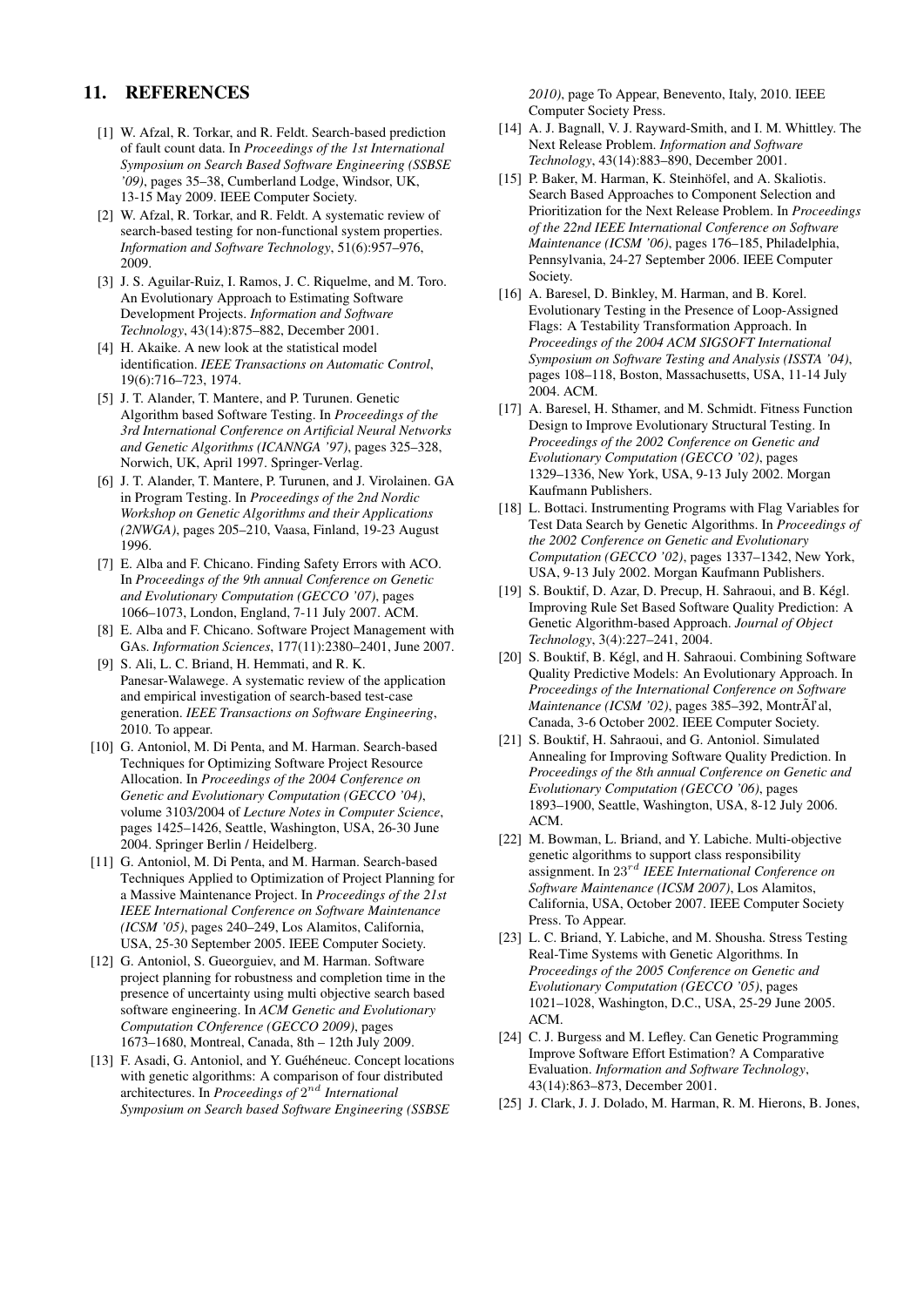M. Lumkin, B. Mitchell, S. Mancoridis, K. Rees, M. Roper, and M. Shepperd. Reformulating software engineering as a search problem. *IEE Proceedings — Software*, 150(3):161–175, 2003.

- [26] S. L. Cornford, M. S. Feather, J. R. Dunphy, J. Salcedo, and T. Menzies. Optimizing Spacecraft Design - Optimization Engine Development: Progress and Plans. In *Proceedings of the IEEE Aerospace Conference*, pages 3681–3690, Big Sky, Montana, March 2003.
- [27] O.-J. Dahl, E. W. Dijkstra, and C. A. R. Hoare. *Structured Programming*. Academic Press, London, 3 edition, 1972.
- [28] K. De Jong. On using genetic algorithms to search program spaces. In J. J. Grefenstette, editor, *Genetic Algorithms and their Applications: Proceedings of the second international Conference on Genetic Algorithms*, pages 210–216, Hillsdale, NJ, USA, 28-31 July 1987. Lawrence Erlbaum Associates.
- [29] J. T. de Souza, C. L. Maia, F. G. de Freitas, and D. P. Coutinho. The human competitiveness of search based software engineering. In *Proceedings of*  $2^{nd}$  *International Symposium on Search based Software Engineering (SSBSE 2010)*, page To Appear, Benevento, Italy, 2010. IEEE Computer Society Press.
- [30] C. Del Grosso, G. Antoniol, M. Di Penta, P. Galinier, and E. Merlo. Improving Network Applications Security: A New Heuristic to Generate Stress Testing Data. In *Proceedings of the 2005 Conference on Genetic and Evolutionary Computation (GECCO '05)*, pages 1037–1043, Washington, D.C., USA, 25-29 June 2005. ACM.
- [31] E. Díaz, J. Tuya, R. Blanco, and J. J. Dolado. A Tabu Search Algorithm for Structural Software Testing. *Computers & Operations Research*, 35(10):3052–3072, October 2008.
- [32] J. J. Dolado. A Validation of the Component-based Method for Software Size Estimation. *IEEE Transactions on Software Engineering*, 26(10):1006–1021, October 2000.
- [33] J. J. Dolado. On the Problem of the Software Cost Function. *Information and Software Technology*, 43(1):61–72, January 2001.
- [34] J. J. Dolado and L. Fernandez. Genetic Programming, Neural Networks and Linear Regression in Software Project Estimation. In C. Hawkins, M. Ross, G. Staples, and J. B. Thompson, editors, *Proceedings of International Conference on Software Process Improvement, Research, Education and Training (INSPIRE III)*, pages 157–171, London, UK, 10-11 September 1998. British Computer Society.
- [35] M. D. Ernst, J. Cockrell, W. G. Griswold, and D. Notkin. Dynamically discovering likely program invariants to support program evolution. *IEEE Transactions on Software Engineering*, 27(2):1–25, Feb. 2001.
- [36] R. M. Everson and J. E. Fieldsend. Multiobjective Optimization of Safety Related Systems: An Application to Short-Term Conflict Alert. *IEEE Transactions on Evolutionary Computation*, 10(2):187–198, April 2006.
- [37] M. P. Evett, T. M. Khoshgoftaar, P. der Chien, and E. B. Allen. Using Genetic Programming to Determine Software Quality. In *Proceedings of the 12th International Florida Artificial Intelligence Research Society Conference (FLAIRS '99)*, pages 113–117, Orlando, FL, USA, 3-5 May 1999. Florida Research Society.
- [38] M. S. Feather, S. L. Cornford, J. D. Kiper, and T. Menzies. Experiences using Visualization Techniques to Present Requirements, Risks to Them, and Options for Risk Mitigation. In *Proceedings of the International Workshop on Requirements Engineering Visualization (REV '06)*, pages 10–10, Minnesota, USA, 11 September 2006. IEEE.
- [39] M. S. Feather and T. Menzies. Converging on the Optimal Attainment of Requirements. In *Proceedings of the 10th IEEE International Conference on Requirements Engineering (RE '02)*, pages 263–270, Essen, Germany, 9-13 September 2002. IEEE.
- [40] N. E. Fenton and M. Neil. A critique of software defect prediction models. *IEEE Transactions on Software Engineering*, 25(5):675–689, 1999.
- [41] A. Finkelstein, M. Harman, S. A. Mansouri, J. Ren, and Y. Zhang. "Fairness Analysis" in Requirements Assignments. In *Proceedings of the 16th IEEE International Requirements Engineering Conference (RE '08)*, pages 115–124, Barcelona, Catalunya, Spain, 8-12 September 2008. IEEE Computer Society.
- [42] R. W. Floyd. Assigning meanings to programs. In J. T. Schwartz, editor, *Mathematical Aspects of Computer Science*, volume 19 of *Symposia in Applied Mathematics*, pages 19–32. American Mathematical Society, Providence, RI, 1967.
- [43] T. Foss, E. Stensrud, B. Kitchenham, and I. Myrtveit. A simulation study of the model evaluation criterion mmre. *IEEE Transactions on Software Engineering*, 29:985–995, 2003.
- [44] V. Garousi, L. C. Briand, and Y. Labiche. Traffic-aware Stress Testing of Distributed Real-Time Systems based on UML Models using Genetic Algorithms. *Journal of Systems and Software*, 81(2):161–185, February 2008.
- [45] G. Gay, T. Menzies, M. Davies, and K. Gundy-Burlet. Automatically finding the control variables for complex system behavior. *Automated Software Engineering*, page to appear.
- [46] N. Gold, M. Harman, Z. Li, and K. Mahdavi. Allowing Overlapping Boundaries in Source Code using a Search Based Approach to Concept Binding. In *Proceedings of the 22nd IEEE International Conference on Software Maintenance (ICSM '06)*, pages 310–319, Philadelphia, USA, 24-27 September 2006. IEEE Computer Society.
- [47] H.-G. Groß, B. F. Jones, and D. E. Eyres. Structural Performance Measure of Evolutionary Testing applied to Worst-Case Timing of Real-Time Systems. *IEE Proceedings - Software*, 147(2):25–30, April 2000.
- [48] H.-G. Groß and N. Mayer. Evolutionary Testing in Component-based Real-Time System Construction. In E. Cantú-Paz, editor, *Proceedings of the 2002 Conference on Genetic and Evolutionary Computation (GECCO '02)*, pages 207–214, New York, USA, 9-13 July 2002. Morgan Kaufmann Publishers.
- [49] R. J. Hall. A quantum algorithm for software engineering search. In *Automated Software Engineering (ASE 2009)*, pages 40–51, Auckland, New Zealand, 2009. IEEE Computer Society.
- [50] M. Harman. The current state and future of search based software engineering. In L. Briand and A. Wolf, editors, *Future of Software Engineering 2007*, pages 342–357, Los Alamitos, California, USA, 2007. IEEE Computer Society Press.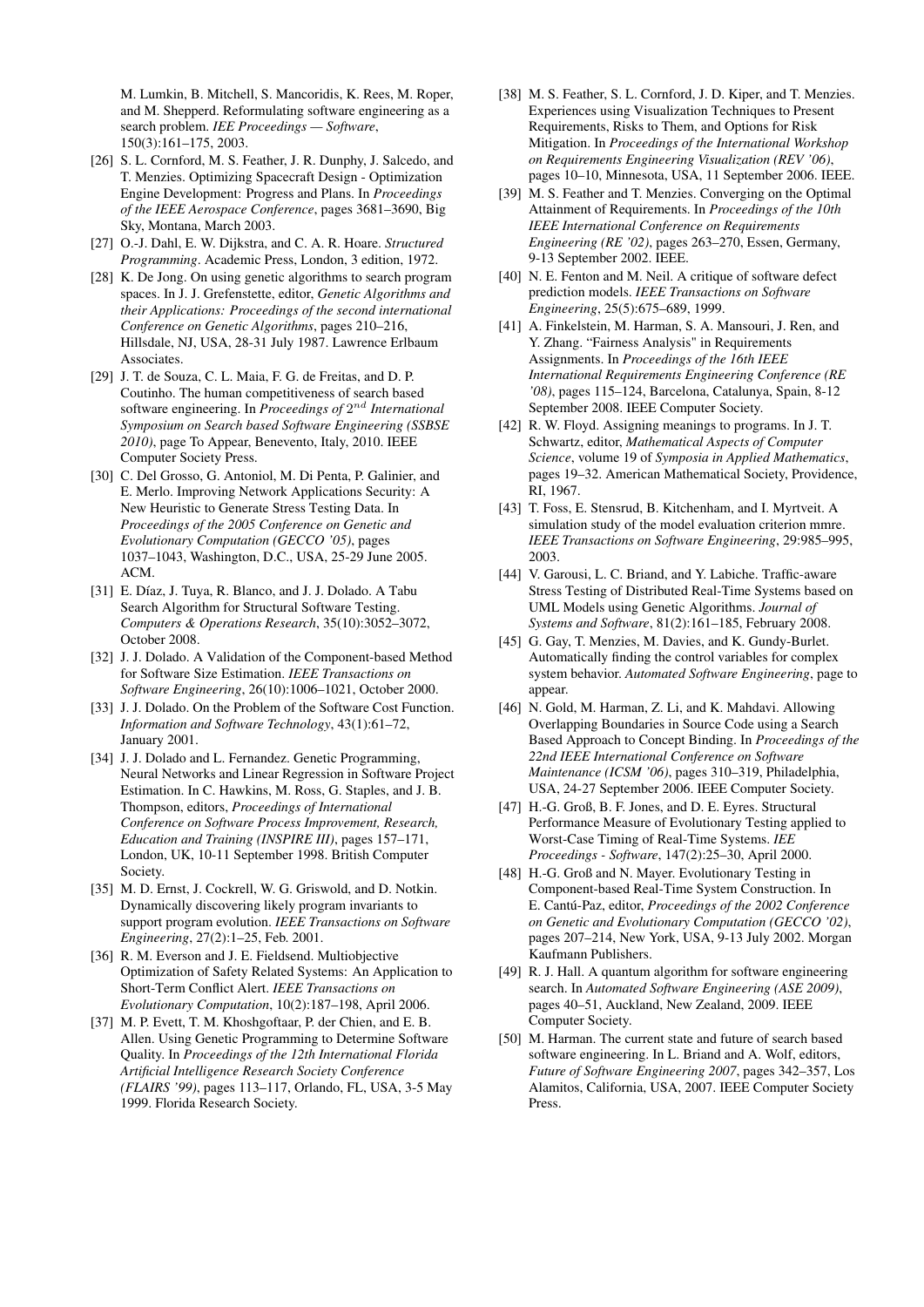- [51] M. Harman. Search based software engineering for program comprehension. In 15th *International Conference on Program Comprehension (ICPC 07)*, pages 3–13, Banff, Canada, 2007. IEEE Computer Society Press.
- [52] M. Harman. Open problems in testability transformation (keynote). In *1st International Workshop on Search Based Testing (SBT 2008)*, Lillehammer, Norway, 2008.
- [53] M. Harman. Why the virtual nature of software makes it ideal for search based optimization. In 13th *International Conference on Fundamental Approaches to Software Engineering (FASE 2010)*, pages 1–12, Paphos, Cyprus, March 2010.
- [54] M. Harman and J. A. Clark. Metrics Are Fitness Functions Too. In *Proceedings of the 10th IEEE International Symposium on Software Metrics (METRICS '04)*, pages 58–69, Chicago, USA, 11-17 September 2004. IEEE Computer Society.
- [55] M. Harman, R. Hierons, and M. Proctor. A New Representation and Crossover Operator for Search-based Optimization of Software Modularization. In *Proceedings of the 2002 Conference on Genetic and Evolutionary Computation (GECCO '02)*, pages 1351–1358, New York, USA, 9-13 July 2002. Morgan Kaufmann Publishers.
- [56] M. Harman, L. Hu, R. M. Hierons, J. Wegener, H. Sthamer, A. Baresel, and M. Roper. Testability Transformation. *IEEE Transactions on Software Engineering*, 30(1):3–16, January 2004.
- [57] M. Harman and B. F. Jones. Search based software engineering. *Information and Software Technology*, 43(14):833–839, Dec. 2001.
- [58] M. Harman, J. Krinke, J. Ren, and S. Yoo. Search based data sensitivity analysis applied to requirement engineering. In *ACM Genetic and Evolutionary Computation COnference (GECCO 2009)*, pages 1681–1688, Montreal, Canada, 8th – 12th July 2009.
- [59] M. Harman, K. Lakhotia, and P. McMinn. A multi-objective approach to search-based test data generation. In *GECCO* 2007: Proceedings of the 9<sup>th</sup> annual conference on Genetic *and evolutionary computation*, pages 1098 – 1105, London, UK, July 2007. ACM Press.
- [60] M. Harman, A. Mansouri, and Y. Zhang. Search based software engineering: A comprehensive analysis and review of trends techniques and applications. Technical Report TR-09-03, Department of Computer Science, King's College London, April 2009.
- [61] M. Harman and L. Tratt. Pareto optimal search-based refactoring at the design level. In *GECCO 2007:* Proceedings of the  $9^{th}$  annual conference on Genetic and *evolutionary computation*, pages 1106 – 1113, London, UK, July 2007. ACM Press.
- [62] C. A. R. Hoare. An Axiomatic Basis of Computer Programming. *Communications of the ACM*, 12:576–580, 1969.
- [63] C. A. R. Hoare. How did software get so reliable without proof? In *IEEE International Conference on Software Engineering (ICSE'96)*, Los Alamitos, California, USA, 1996. IEEE Computer Society Press. Keynote talk.
- [64] A. Idri, T. M. Khoshgoftaar, and A. Abran. Can neural networks be easily interpreted in software cost estimation?, 2003.
- [65] D. Jackson. Self-adaptive focusing of evolutionary effort in hierarchical genetic programming. In A. Tyrrell, editor,

*2009 IEEE Congress on Evolutionary Computation*, pages –, Trondheim, Norway, 18-21 May 2009. IEEE Computational Intelligence Society, IEEE Press.

- [66] O. Jalali, T. Menzies, and M. Feather. Optimizing Requirements Decisions With KEYS. In *Proceedings of the 4th International Workshop on Predictor Models in Software Engineering (PROMISE '08)*, pages 79–86, Leipzig, Germany, 12-13 May 2008. ACM.
- [67] G. Jarillo, G. Succi, W. Pedrycz, and M. Reformat. Analysis of Software Engineering Data using Computational Intelligence Techniques. In *Proceedings of the 7th International Conference on Object Oriented Information Systems (OOIS '01)*, pages 133–142, Calgary, Canada, 27-29 August 2001. Springer.
- [68] A. M. Joshi, L. Eeckhout, L. K. John, and C. Isen. Automated Microprocessor Stressmark Generation. In *Proceedings of the 14th IEEE International Symposium on High Performance Computer Architecture (HPCA '08)*, pages 229–239, Salt Lake City, UT, USA, 16-20 February 2008. IEEE.
- [69] T. M. Khoshgoftaar and Y. Liu. A Multi-Objective Software Quality Classification Model Using Genetic Programming. *IEEE Transactions on Reliability*, 56(2):237–245, June 2007.
- [70] T. M. Khoshgoftaar, Y. Liu, and N. Seliya. Genetic Programming-based Decision Trees for Software Quality Classification. In *Proceedings of the 15th International Conference on Tools with Artificial Intelligence (ICTAI '03)*, pages 374–383, Sacramento, California, USA, 3-5 November 2003. IEEE Computer Society.
- [71] T. M. Khoshgoftaar, N. Seliya, and D. J. Drown. On the Rarity of Fault-prone Modules in Knowledge-based Software Quality Modeling. In *Proceedings of the 20th International Conference on Software Engineering and Knowledge Engineering (SEKE '08)*, pages 279–284, San Francisco, CA, USA, 1-3 July 2008. Knowledge Systems Institute Graduate School.
- [72] T. M. Khoshgoftaar, L. Yi, and N. Seliya. A multiobjective module-order model for software quality enhancement. *IEEE Transactions on Evolutionary Computation*, 8(6):593– 608, December 2004.
- [73] C. Kirsopp, M. Shepperd, and J. Hart. Search heuristics, case-based reasoning and software project effort prediction. In *GECCO 2002: Proceedings of the Genetic and Evolutionary Computation Conference*, pages 1367–1374, San Francisco, CA 94104, USA, 9-13 July 2002. Morgan Kaufmann Publishers.
- [74] J. R. Koza. *Genetic Programming: On the Programming of Computers by Means of Natural Selection*. MIT Press, Cambridge, MA, 1992.
- [75] M. Kuperberg, K. Krogmann, and R. Reussner. Performance Prediction for Black-Box Components Using Reengineered Parametric Behaviour Models. In *Proceedings of the 11th International Symposium on Component-Based Software Engineering (CBSE '08)*, volume 5282 of *LNCS*, pages 48–63, Karlsruhe, Germany, 14-17 October 2008. Springer.
- [76] F. Lammermann, A. Baresel, and J. Wegener. Evaluating Evolutionary Testability with Software-Measurements. In *Proceedings of the 2004 Conference on Genetic and Evolutionary Computation (GECCO '04)*, volume 3103 of *Lecture Notes in Computer Science*, pages 1350–1362,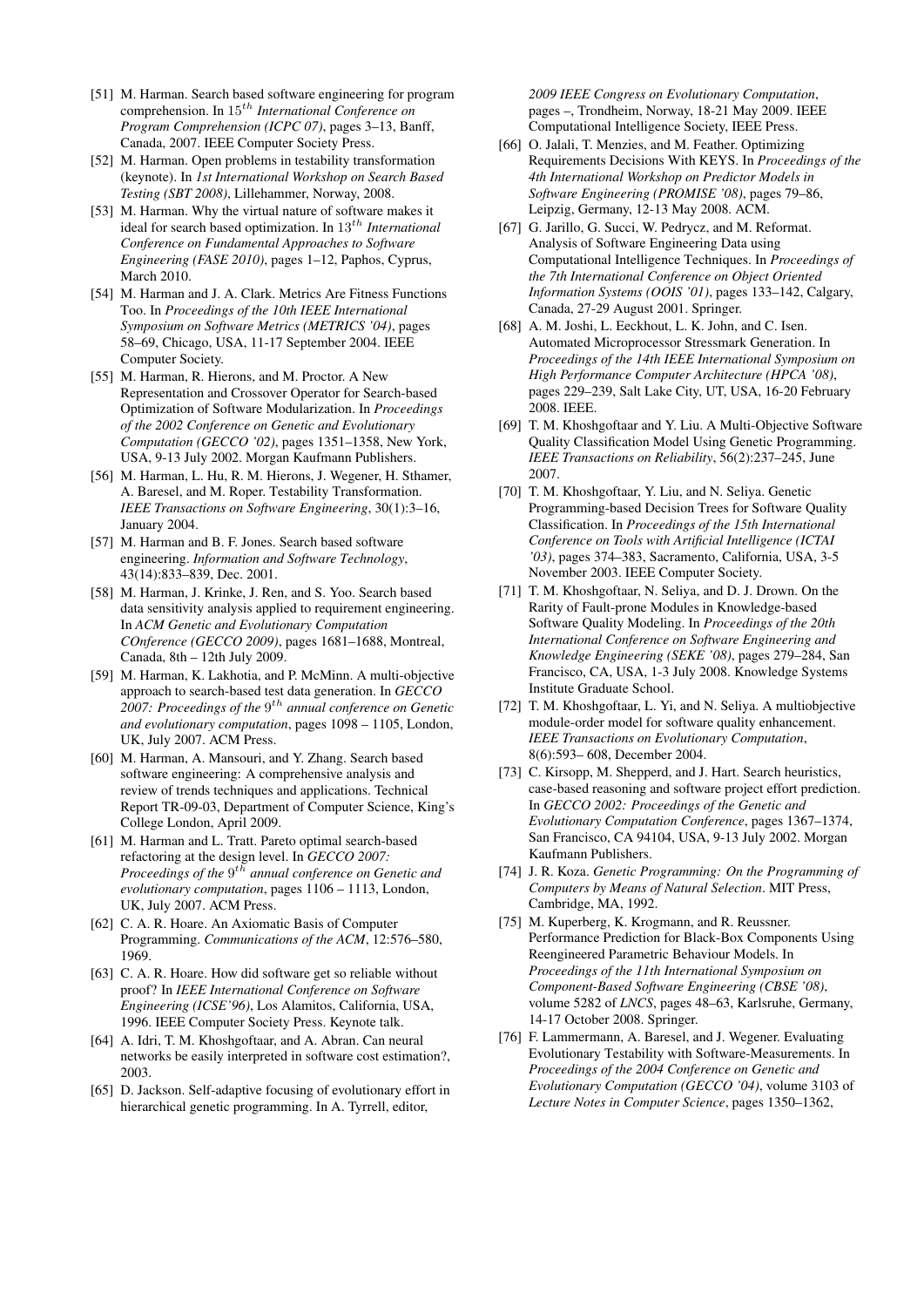Seattle, Washington, USA, 26-30 June 2004. Springer Berlin / Heidelberg.

- [77] F. Lammermann and S. Wappler. Benefits of Software Measures for Evolutionary White-Box Testing. In *Proceedings of the 2005 Conference on Genetic and Evolutionary Computation (GECCO '05)*, pages 1083–1084, Washington, D.C., USA, 25-29 June 2005. ACM.
- [78] W. B. Langdon, M. Harman, and Y. Jia. Multi objective mutation testing with genetic programming. In  $4^{th}$  Testing *Academia and Industry Conference — Practice And Research Techniques (TAIC PART'09)*, pages 21–29, Windsor, UK, 4th–6th September 2009.
- [79] W. B. Langdon and R. Poli. *Foundations of Genetic Programming*. Springer-Verlag, 2002.
- [80] M. Lefley and M. J. Shepperd. Using Genetic Programming to Improve Software Effort Estimation Based on General Data Sets. In *Proceedings of the 2003 Conference on Genetic and Evolutionary Computation (GECCO '03)*, volume 2724 of *LNCS*, pages 2477–2487, Chicago, Illinois, USA, 12-16 July 2003. Springer.
- [81] Z. Li, M. Harman, and R. M. Hierons. Search Algorithms for Regression Test Case Prioritization. *IEEE Transactions on Software Engineering*, 33(4):225–237, April 2007.
- [82] Y. Liu and T. Khoshgoftaar. Reducing Overfitting in Genetic Programming Models for Software Quality Classification. In *Proceedings of the 8th IEEE International Symposium on High Assurance Systems Engineering (HASE '04)*, pages 56–65, Tampa, Florida, USA, 25-26 March 2004. IEEE Computer Society.
- [83] Y. Liu and T. M. Khoshgoftaar. Genetic Programming Model for Software Quality Classification. In *Proceedings of the 6th IEEE International Symposium on High-Assurance Systems Engineering: Special Topic: Impact of Networking (HASE '01)*, pages 127–136, Boco Raton, FL, USA, 22-24 October 2001. IEEE Computer Society.
- [84] Y. Liu and T. M. Khoshgoftaar. Building Decision Tree Software Quality Classification Models Using Genetic Programming. In *Proccedings of the Genetic and Evolutionary Computation Conference (GECCO '03)*, volume 2724 of *LNCS*, pages 1808–1809, Chicago, Illinois, USA, 12-16 July 2003. Springer.
- [85] K. Mahdavi, M. Harman, and R. M. Hierons. A multiple hill climbing approach to software module clustering. In *IEEE International Conference on Software Maintenance*, pages 315–324, Los Alamitos, California, USA, Sept. 2003. IEEE Computer Society Press.
- [86] P. McMinn. Search-based Software Test Data Generation: A Survey. *Software Testing, Verification and Reliability*, 14(2):105–156, 2004.
- [87] P. McMinn. Search-based failure discovery using testability transformations to generate pseudo-oracles. In F. Rothlauf, editor, *Genetic and Evolutionary Computation Conference (GECCO 2009)*, pages 1689–1696, Montreal, Québec, Canada, 2009. ACM.
- [88] P. McMinn, D. Binkley, and M. Harman. Testability transformation for efficient automated test data search in the presence of nesting. In *UK Software Testing Workshop (UK Test 2005)*, Sheffield, UK, Sept. 2005.
- [89] P. McMinn, D. Binkley, and M. Harman. Empirical evaluation of a nesting testability transformation for

evolutionary testing. *ACM Transactions on Software Engineering and Methodology*, 18(3), May 2009. Article 11.

- [90] P. McMinn, M. Harman, D. Binkley, and P. Tonella. The Species per Path Approach to Search-based Test Data Generation. In *Proceedings of the 2006 International Symposium on Software Testing and Analysis (ISSTA '06)*, pages 13–24, Portland, Maine, USA., 17-20 July 2006. ACM.
- [91] P. McMinn and M. Holcombe. The State Problem for Evolutionary Testing. In *Proceedings of the 2003 Conference on Genetic and Evolutionary Computation (GECCO '03)*, volume 2724 of *LNCS*, pages 2488–2498, Chicago, Illinois, USA, 12-16 July 2003. Springer.
- [92] B. S. Mitchell and S. Mancoridis. Using Heuristic Search Techniques to Extract Design Abstractions from Source Code. In *Proceedings of the 2002 Conference on Genetic and Evolutionary Computation (GECCO '02)*, pages 1375–1382, New York, USA, 9-13 July 2002. Morgan Kaufmann Publishers.
- [93] B. S. Mitchell and S. Mancoridis. On the Automatic Modularization of Software Systems using the Bunch Tool. *IEEE Transactions on Software Engineering*, 32(3):193–208, March 2006.
- [94] B. S. Mitchell, M. Traverso, and S. Mancoridis. An architecture for distributing the computation of software clustering algorithms. In *IEEE*/*IFIP Proceedings of the Working Conference on Software Architecture (WICSA '01)*, pages 181–190, Amsterdam, Netherlands, 2001. IEEE Computer Society.
- [95] M. O'Keeffe and M. Ó Cinnéide. Search-based Software Maintenance. In *Proceedings of the Conference on Software Maintenance and Reengineering (CSMR '06)*, pages 249–260, Bari, Italy, 22-24 March 2006. IEEE Computer Society.
- [96] T. J. Ostrand, E. J. Weyuker, and R. M. Bell. Predicting the location and number of faults in large software systems. *IEEE Transactions on Software Engineering*, 31(4):340–355, 2005.
- [97] M. Pelikan, D. E. Goldberg, and E. Cantú-Paz. BOA: The Bayesian Optimization Algorithm. Technical Report IlliGAL 99003, Illinois Genetic Algorithms Laboratory, University of Illinois at Urbana-Champaign, Urbana, IL, 1999.
- [98] K. Praditwong, M. Harman, and X. Yao. Software module clustering as a multi-objective search problem. *IEEE Transactions on Software Engineering*, 2010. to appear.
- [99] R. Pressman. *Software Engineering: A Practitioner's Approach*. McGraw-Hill Book Company Europe, Maidenhead, Berkshire, England, UK., 3rd edition, 1992. European adaptation (1994). Adapted by Darrel Ince. ISBN 0-07-707936-1.
- [100] O. Räihä. A survey on search based software design. Technical Report Technical Report D-2009-1, Department of Computer Sciences, University of Tampere, 2009.
- [101] A. Ratle. Accelerating the convergence of evolutionary algorithms by fitness landscape approximation. In A. E. Eiben, T. Back, M. Schoenauer, and H.-P. Schwefel, editors, 5 th *Parallel Problem Solving from Nature (PPSN'98)*, volume 1498 of *Lecture Notes in Computer Science (LNCS)*, pages 87–96. Springer-Verlag (New York), Amsterdam, The Netherlands, Sept. 1998.